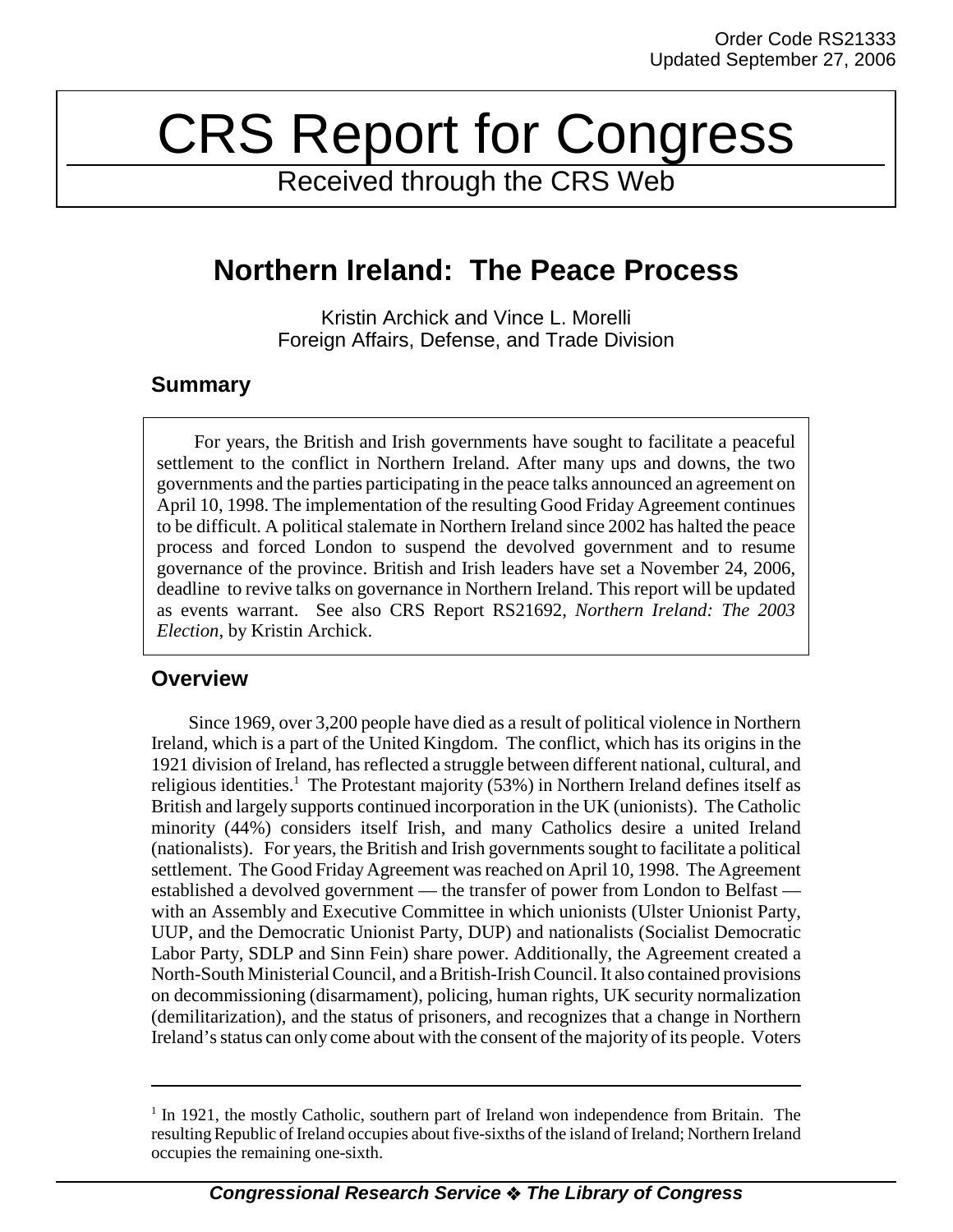in Northern Ireland and the Republic of Ireland approved the accord in referendums on May 22, 1998. Elections to the Assembly took place on June 25, 1998.

In October 2002 Northern Ireland police raided Sinn Fein's Assembly offices and arrested four officials as part of an investigation into a suspected IRA spy ring. Consequently, on October 14, 2002, London suspended Belfast's devolved government and reinstated direct rule. Since then, the political situation has remained stalemated. Unionists remain concerned about the IRA's commitment to non-violence and Sinn Fein's refusal to join the Policing Board. Nationalists worry about the pace of UK demilitarization, police reforms, and the DUP's refusal to share power with Sinn Fein.

#### **Decommissioning, Devolved Government, and Recurrent Crises**

Instability in Northern Ireland's devolved government has been the rule rather than the exception; decommissioning has been a key sticking point. Authority over local affairs was first transferred to the Northern Ireland Assembly and Executive on December 1, 1999, after 27 years of direct rule from London. But on February 11, 2000, London suspended the devolved government because the Assembly's First Minister, then-Ulster Unionist Party (UUP) leader David Trimble, was poised to resign to protest the absence of IRA decommissioning. After intense negotiations involving Trimble and Sinn Fein, the IRA's associated political party, an IRA pledge to put its arms "beyond use" was issued. The power-sharing institutions were then reinstated in June 2000.

For the next twelve months, Unionists remained frustrated by the ongoing lack of IRA decommissioning. As a result, Trimble resigned as First Minister on July 1, 2001. Since the Assembly can operate no longer than six weeks without a First Minister or new elections must be called, London suspended the devolved government on August 10 for 24 hours to avoid calling new elections. London feared elections would result in gains for hardliners. The brief suspension reset the clock, giving negotiators another six weeks to try to avert the collapse of Belfast's political institutions. Meanwhile, pressure on the IRA to decommission began to grow following the August 2001 arrests in Colombia of three suspected IRA members on charges of training FARC guerrillas to use explosives. The September 11 terrorist attacks added to the pressure. According to an Irish diplomat, "President Bush declared war against international terrorism ... If the IRA wanted to hold on to their weapons any longer, the Americans would simply have none of it."<sup>2</sup> Sinn Fein, was facing political isolation and the loss of private U.S. financial support.

Negotiations to restore devolution continued throughout the summer. On September 21, 2001, London suspended the Assembly again for 24 hours to buy more time. Finally, on October 23, after Sinn Fein leader Gerry Adams publicly called for IRA decommissioning, the IRA announced that it had put a quantity of weapons "beyond use" to "save the peace process." In response, the UUP decided to rejoin the Executive. On

<sup>2</sup> As quoted in Kevin Cullen, "Sinn Fein Prods IRA on Disarming," *Boston Globe*, Oct. 23, 2001. In April 2004, the IRA suspects were found not guilty on the charges of training the FARC, but this verdict was overturned in December 2004 and the three suspects fled Colombia. In August 2005, they surfaced in the Republic of Ireland. Also see House International Relations Committee, "International Global Terrorism: Its Links with Illicit Drugs as Illustrated by the IRA and Other Groups in Colombia,"  $107<sup>th</sup>$  Cong.,  $2<sup>nd</sup>$  sess., Serial No. 107-87, Apr. 24, 2002.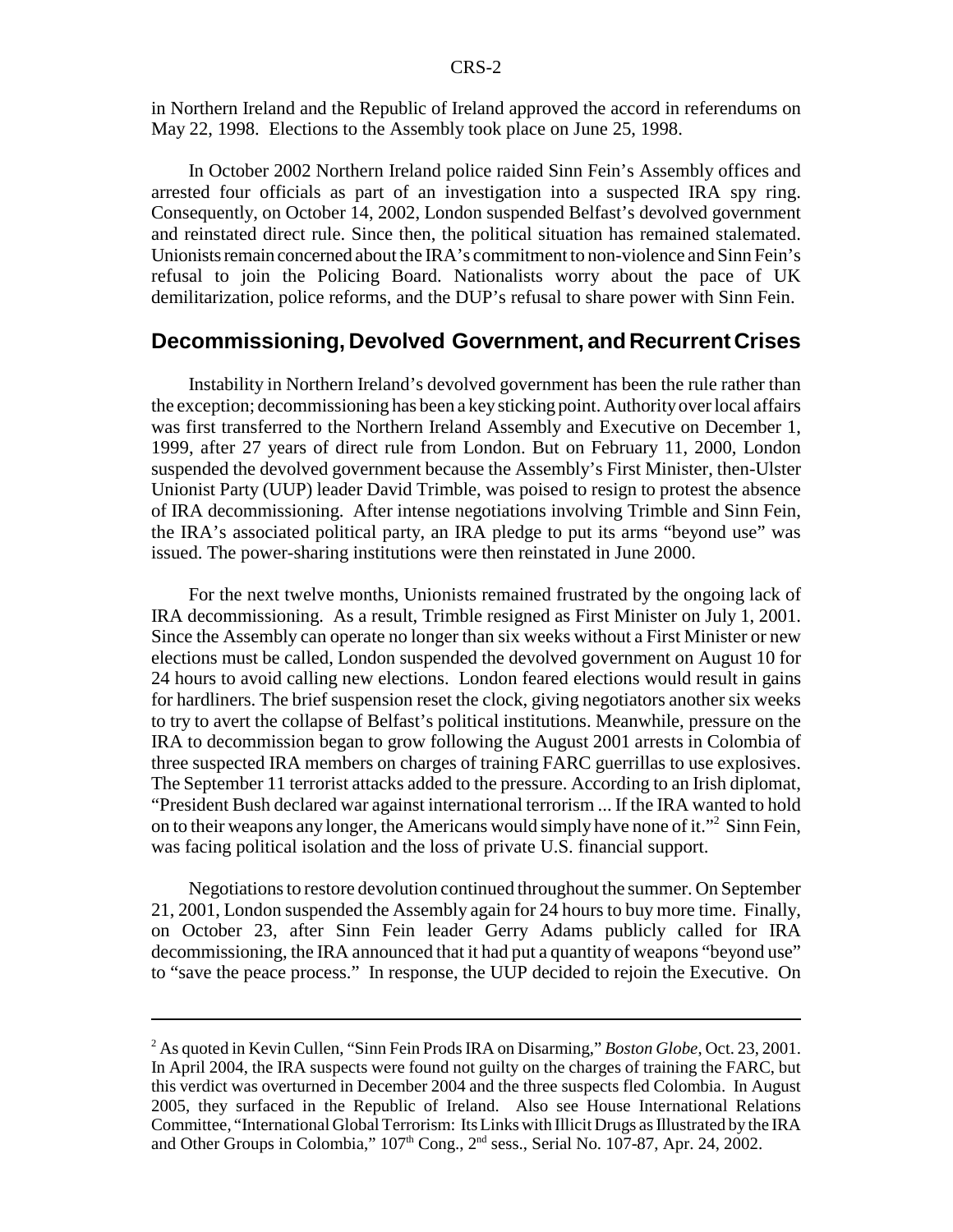November 5, David Trimble was reelected First Minister; Mark Durkan, leader of the moderate nationalist Social Democratic and Labor Party (SDLP), was reelected Deputy First Minister. Relative calm prevailed in early 2002. On April 8, the IRA carried out a second act of decommissioning. Still, worries about the IRA's long-term commitment to the peace process persisted following allegations that the IRA was buying new weapons, updating its "hit list," and was behind the theft of intelligence documents from a Belfast police barracks. On October 4, 2002 police raided Sinn Fein's Assembly offices and arrested four officials as part of an investigation into a suspected IRA spy ring. The UUP and the harder line Democratic Unionist Party (DUP) threatened to withdraw from the government unless Sinn Fein was expelled.

With the political process in turmoil, London once again suspended Belfast's devolved government and reinstated direct rule on October 14, 2002. Since then, London and Dublin have led talks with Northern Ireland's political parties to try to find a way forward. Negotiations have largely focused on finding a formula to assure unionists that the IRA was winding down as a paramilitary force, meeting nationalist demands for government stability, and achieving more progress in the fields of policing, justice, and human rights. In October 2003, the IRA announced a third act of decommissioning, but UUP leader Trimble criticized the lack of details about the quantity of arms disposed, and put further progress toward restoring devolution "on hold."

Despite the suspension of power-sharing at the executive level, Assembly elections took place in November 2003. The elections resulted in a shift toward the perceived hardliners, the DUP led by the Reverend Ian Paisley and Sinn Fein led by Gerry Adams. Immediately after the elections, the DUP asserted that it would not enter into government with Sinn Fein until the IRA disarmed and disbanded. Most analysts predicted that the election results would make restoring devolution more difficult. Negotiations continued but remained stalemated for much of 2004.

Efforts to restore devolution were further complicated by a December 2004 bank robbery in Belfast, which police believed was carried out by the IRA, and the January 2005 murder of Belfast man, Robert McCartney, during a bar brawl involving IRA members. These incidents increased pressure on the IRA and Sinn Fein to also address the issue of IRA criminality. On April 6, Gerry Adams effectively called on the IRA to abandon violence and pursue politics as an "alternative" to "armed struggle."

On July 28, 2005, the IRA ordered an end to its armed campaign. It instructed all members to pursue objectives through "exclusively peaceful means" and to "not engage in any other activities whatsoever." All IRA units were ordered to "dump arms." The British, Irish, and U.S. governments welcomed the IRA's statement but cautioned that words must be followed by deeds. In response to the IRA announcement, and despite unionist opposition, London began dismantling security posts along the Northern Ireland border, and announced plans to cut the number of British troops in Northern Ireland to 5,000 by August 2007. Although many analysts asserted that the IRA's statement was the least ambiguous one ever, unionists were wary, noting that it did not explicitly address the issue of IRA criminality or whether the IRA would disband.<sup>3</sup>

<sup>&</sup>lt;sup>3</sup> "A Long Time Coming," *Irish Times*, July 29, 2005. For the text of the IRA's July 28, 2005 statement, see BBC News [http://news.bbc.co.uk/1/hi/northern\_ireland/4724599.stm].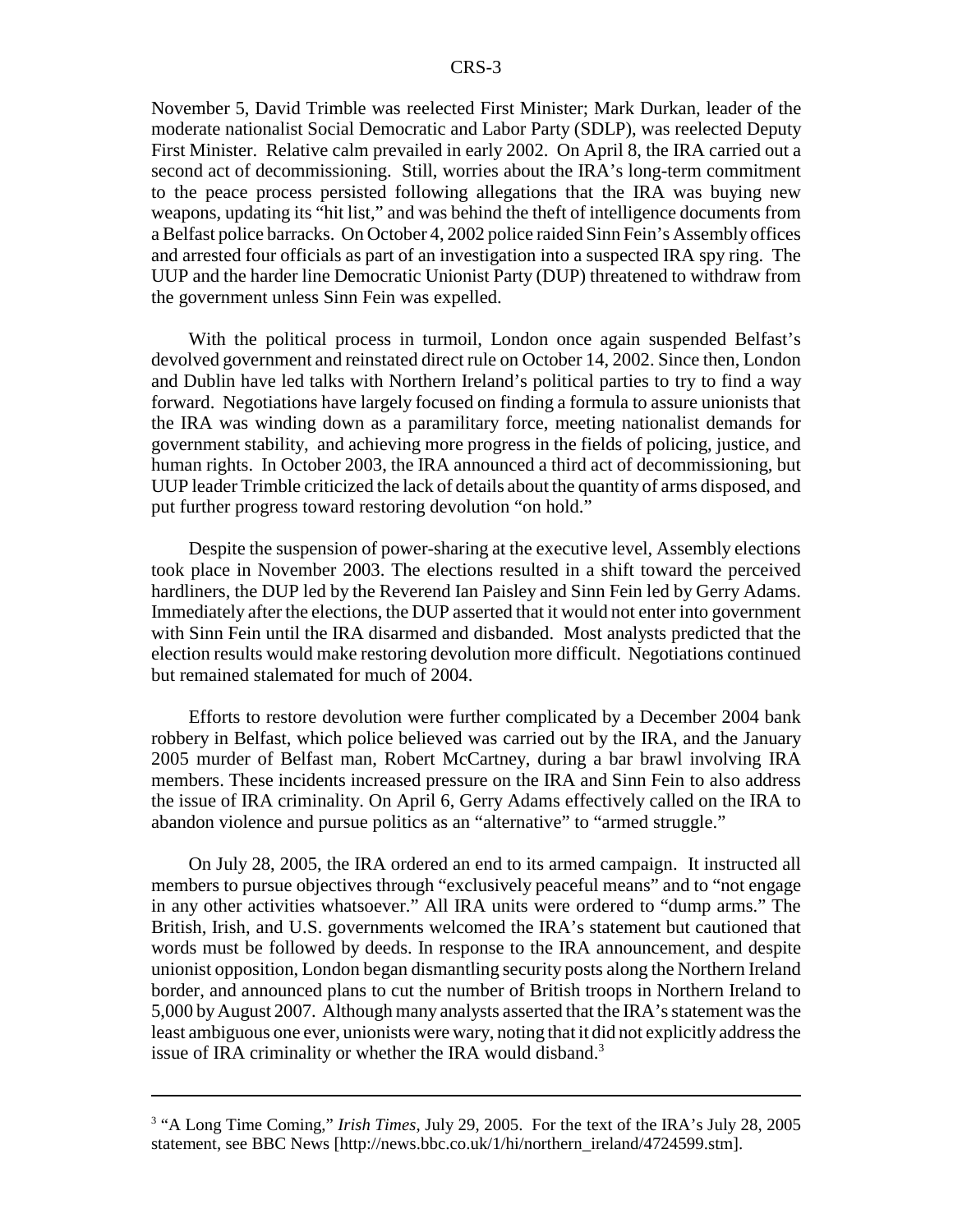On September 26, 2005, Northern Ireland's Independent International Commission on Decommissioning (IICD) announced that the IRA had put all of its arms beyond use, asserting that the IRA weaponry dismantled or made inoperable matched estimates provided by the security forces. The DUP and other unionists have remained skeptical, but London and Dublin appear to believe that the IRA as an organization was now incapable of carrying out a major attack or destabilizing Northern Ireland politics. On February 1, 2006, the International Monitoring Commission (IMC), which monitors paramilitary ceasefires and political party compliance with the peace agreement, issued a status report. The IMC asserted that the IRA seemed to be moving in the right direction. The British and Irish governments responded positively to the IMC's report, maintaining that it demonstrated "enough progress" to make the "process of talking meaningful."4 However, despite the IICD certification that the IRA has put its weapons "beyond use" and the IRA statement abandoning sectarian violence, DUP leaders refused to govern alongside Sinn Fein until the DUP was convinced that the IRA had completely disarmed and disbanded and until Sinn Fein agreed to participate on the Police Board for Northern Ireland.

In an attempt to break the stalemate, on April 6, 2006, London and Dublin announced that the Northern Ireland Assembly would be recalled in mid-May and given an initial six weeks to appoint ministers to the Executive, thereby restoring the devolved government. The Northern Ireland Assembly reconvened on May 15, 2006. The Assembly was permitted to debate policy matters but was not given the power to make laws. London and Dublin had hoped that by recalling the Assembly, even in such a "shadow" form, confidence would build between the opposing parties and in the political process.

When this attempt ultimately failed, London and Dublin gave the parties until November 24, 2006, to reach an agreement on an Executive or a new British-Irish governing scheme would be implemented to effectively govern Northern Ireland. The exact form of such partnership arrangements remains unclear, but some analysts view this prospect as a veiled threat to unionists to reach a deal to restore devolution or risk ceding greater authority over the affairs of Northern Ireland to Dublin.<sup>5</sup>

 Throughout the summer both London and Dublin insisted that the November 24 deadline was firm despite the warning from the DUP that the deadline would not be met. With no real progress in the negotiations achieved by mid-September, Prime Ministers Blair and Ahern announced a plan to convene a meeting of all of the parties in Scotland in October in an attempt to hammer out a deal. Neither the DUP nor the UUP feel such talks outside of Belfast would accomplish any more than what had taken place thus far, but London and Dublin continue to insist the meetings take place.

Many analysts believe that the immediate prospects for reestablishing an Executive are dim. The DUP maintains that the IRA has not lived up to its commitments on

<sup>&</sup>lt;sup>4</sup> "IRA Arms: What Next for NI Politics?," BBC News, September 26, 2005; "Governments Welcome Positive Report on IRA," *Irish Times*, Feb. 2, 2006.

<sup>5</sup> Brian Lavery, "Blair and Ahern Warn Ulster: End the Standoff by Fall Deadline," *New York Times*, Apr. 7, 2006. For the text of the Blair-Ahern statement on Apr. 6, 2006, see BBC News [http://news.bbc.co.uk/2/hi/uk\_news/politics/4883600.stm].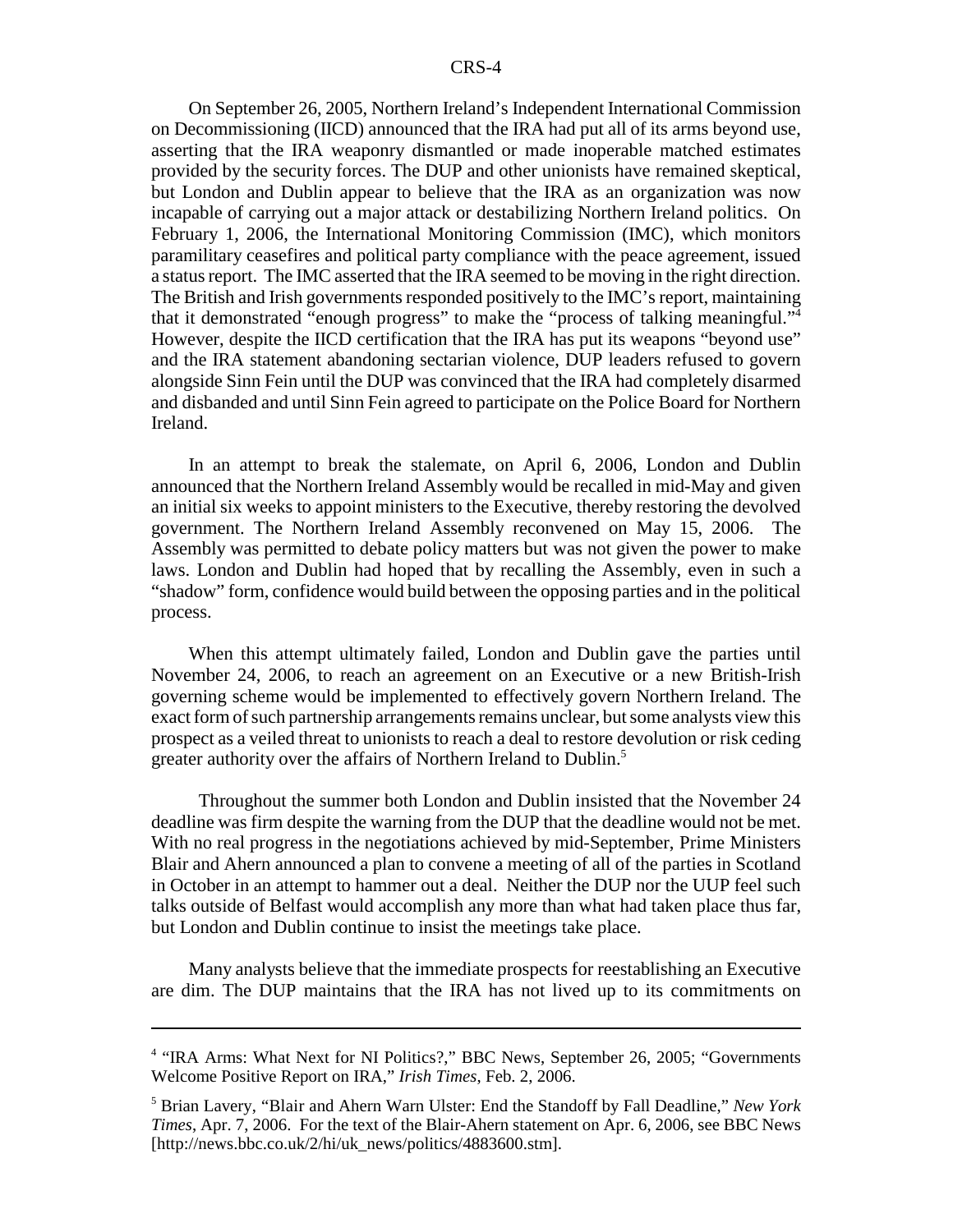disarmament and criminal activity and must disband and that Sinn Fein must join the Policing Board. Sinn Fein insists that DUP first agrees to return to a power-sharing government. Many experts believe that no further progress can be expected unless Reverend Paisley decides that he and his DUP leadership can sit in the same room and talk to Sinn Fein directly or that Sinn Fein agrees to join the Police Board.<sup>6</sup> The members of the Assembly have been told that if there is no agreement to restore the power-sharing government by November 2006, the Assembly will be disbanded.

#### **Implementing Police Reforms**

The Royal Ulster Constabulary (RUC) — Northern Ireland's former, 92% Protestant police force — was long viewed by Catholics as an enforcer of Protestant domination. The Good Friday agreement called for an independent commission to help "ensure policing arrangements, including composition, recruitment, training, culture, ethos and symbols, are such that ... Northern Ireland has a police service that can enjoy widespread support from ... the community as a whole." In June 1998, Prime Minister Blair appointed Chris Patten to head this commission. In September 1999, the Patten Commission released a report with 175 recommendations. It proposed a new name for the RUC, a new badge, and new symbols free of the British or Irish states. Other key measures included reducing the size of the force from 11,400 to 7,500, and increasing the proportion of Catholic officers. Unionists responded negatively, but nationalists were mostly positive.

In May 2000, the Blair government introduced the Police Bill in the House of Commons. Nationalists were critical, arguing that Patten's proposals had been gutted. London responded that amendments would deal with human rights training, promoting 50-50 recruitment of Catholics and Protestants, and oversight responsibilities. The Police Bill became law on November 23, 2000. While some nationalist concerns had been addressed, Sinn Fein and the SDLP asserted that the reforms did not go far enough. In March 2001, recruiting began for the future Police Service of Northern Ireland (PSNI). To help ensure nationalist support, London proposed further concessions in July 2001, which included halving the anti-terrorist "Special Branch."

In August 2001, the SDLP broke with Sinn Fein over the proposal to create a democratic oversight body known as the Policing Board and along with the UUP and DUP accepted the British revisions and agreed to nominate representatives to the Board. On November 4, 2001, the Policing Board came into being. That same day, the RUC was renamed the PSNI, and the first class of recruits drawn 50-50 from both Catholic and Protestant communities began their training. Sinn Fein continues to oppose the Board, and many say that Sinn Fein's absence from the Policing Board has discouraged more Catholics from joining the PSNI. To assuage nationalist concerns further, London outlined plans in November 2002 for new policing legislation to provide more public accountability and eventually allow former paramilitaries to sit on Northern Ireland's new District Policing Partnerships (DPPs), which seek to foster greater local involvement in policing.

<sup>&</sup>lt;sup>6</sup> "Paisley Nomination Smart Tactics," BBC News, May 22, 2006; "Hain Plays Down Failure To Elect First Minister," *Irish Times*, May 23, 2006.